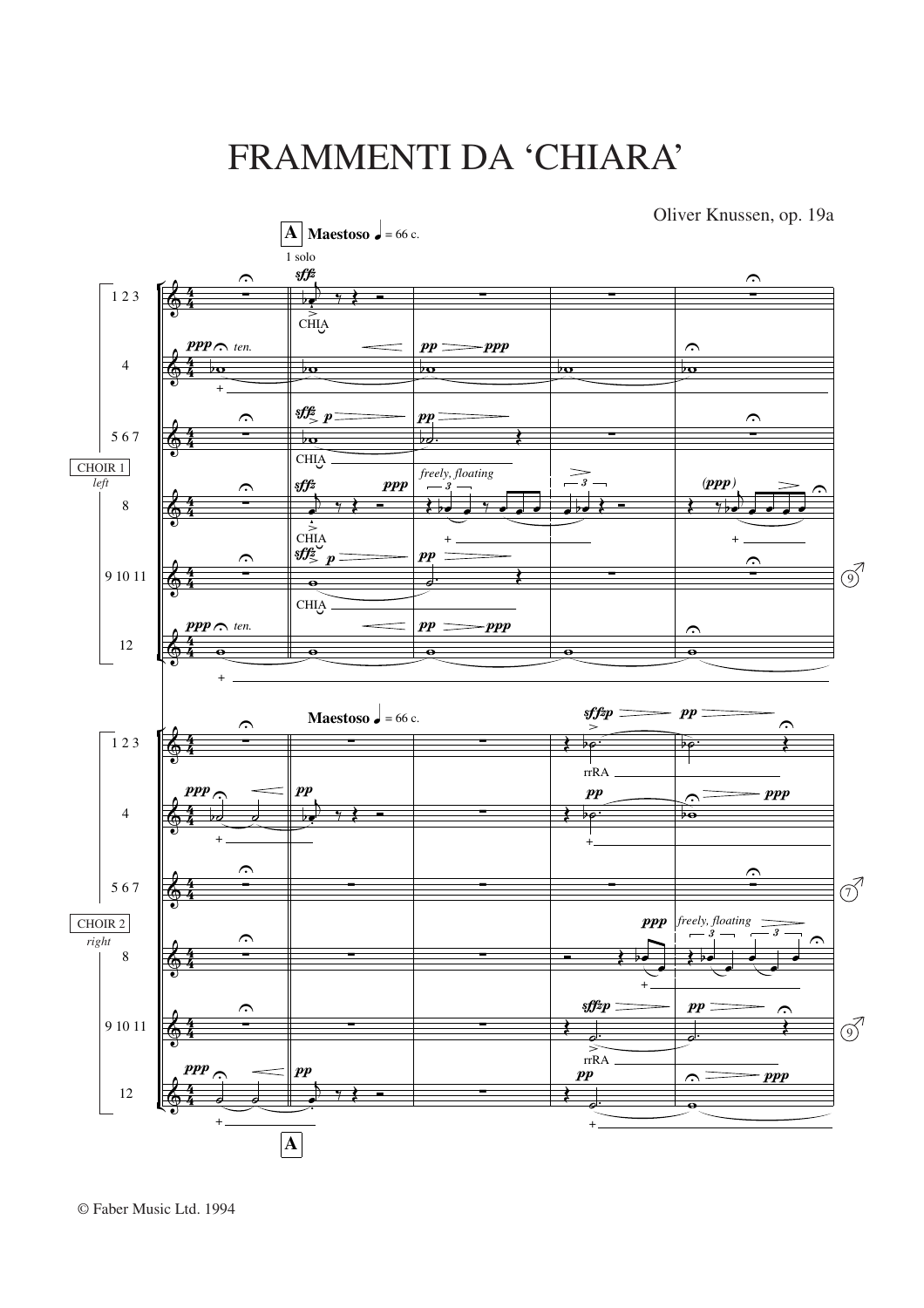

6 8